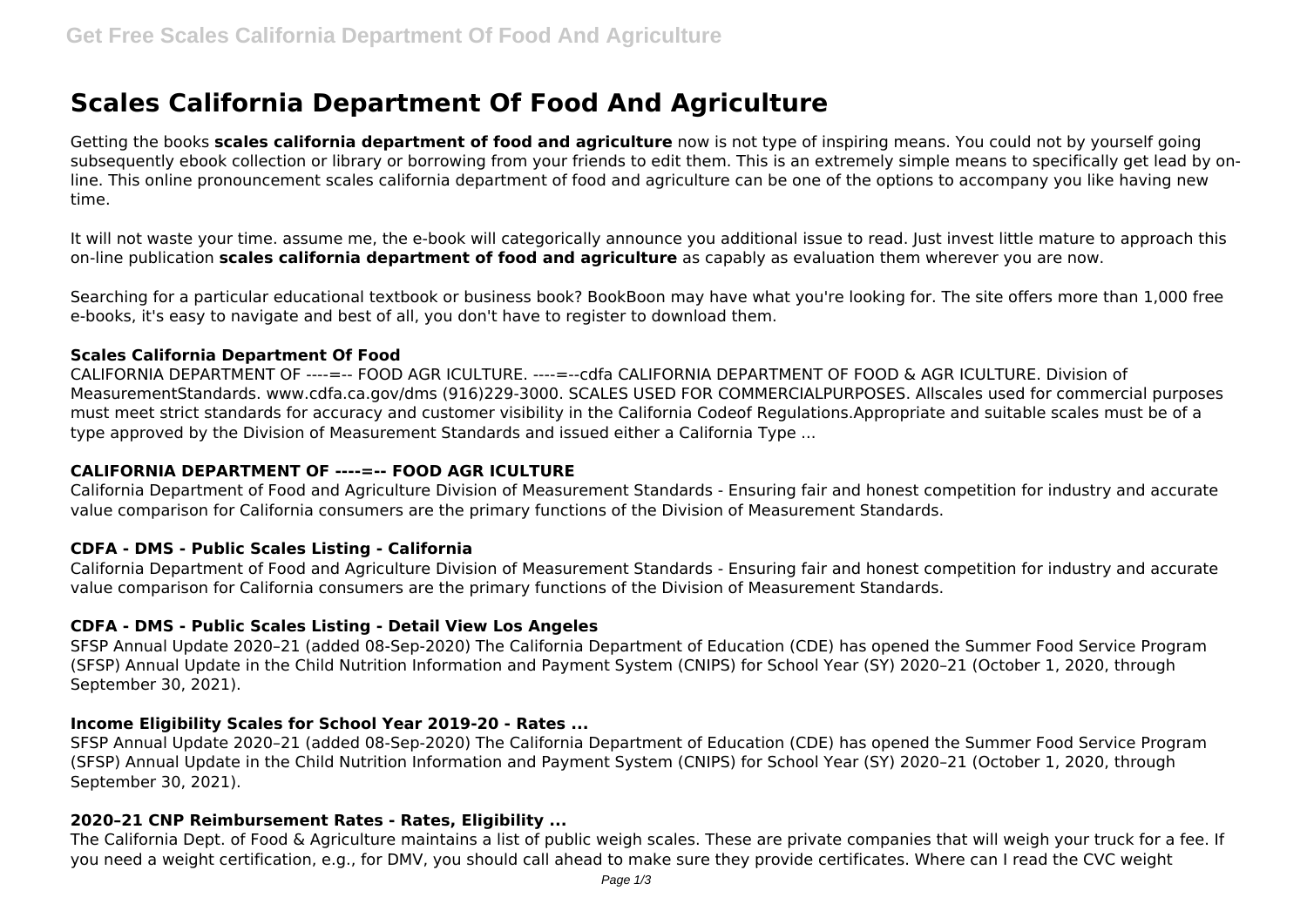section?

## **Weight Limitation - California Department of Transportation**

CalCannabis Cultivation Licensing, a division of the California Department of Food and Agriculture (CDFA), ensures public safety and environmental protection by licensing and regulating commercial cannabis cultivators in California.CalCannabis also manages the state's track-and-trace system, which tracks all commercial cannabis and cannabis products—from cultivation to sale.

## **CDFA - CalCannabis**

California Department of Public Health - Food and Drug Branch. 1500 Capitol Ave, MS 7602. Sacramento, CA 95814 Address (Non-Courier Delivery): California Department of Public Health - Food and Drug Branch. P.O. Box 997435, MS 7602. Sacramento, CA 95899

## **Food Safety Program - California Department of Public Health**

Title 2, California Code of Regulations, section 599.859 Title 2, California Code of Regulations, sections 599.893 through 599.910 Business Contingency Planning

## **Pay Scales - CalHR - California**

The CalFresh Program, federally known as the Supplemental Nutrition Assistance Program (SNAP), issues monthly electronic benefits that can be used to buy most foods at many markets and food stores. The CalFresh Program helps to improve the health and well-being of qualified households and individuals by providing them a means to meet their ...

#### **CalFresh**

California Department of Food and Agriculture CA Dept of Food & Ag. Menu Search. Home Programs. ... farm milk tanks, pharmacy scales, deli counter scales, livestock scales, concrete batch plant scales, truck scales, etc. All such devices are under the scrutiny of weighs and measures. They are tested for accuracy and inspected to determine if ...

# **CDFA - CA's Sealers of Weights and Measures**

Civil Service Pay Scale - Alpha by Class Title State of California Schem Code Class Code Full Class Title ... DEPARTMENT OF REHABILITATION A \$4,692.00-\$5,872.00 01 19 047 1 12 2 R21 F \$3,910.00-\$4,893.33 01 19 047 1 12 2 R21 OA05 6033 ADMINISTRATIVE ADVISER II C.E.A. ...

# **Civil Service Pay Scale - Alpha by Class Title - California**

Classifications Specifications Associate Government Program Analyst Correctional Case Records Series Mechanical and Technical Occupational Trainee Office Assistant/Technician Consolidated Series Staff […]

# **Classifications, Salary Ranges, and Exams - Career ...**

California Department of Food & Agriculture, Sacramento, CA, 132 pp; Gill RJ, Nakahara S, Williams ML. (1977) A review of the genus Coccus Linnaeus in America north of Panama (Homoptera: Coccoidea: Coccidae). Occasional Papers in Entomology, State of California, Department of Food and Agriculture 24: 1–44; Gimpel WF, Miller DR, Davidson JA.

# **Scale Insects, edition 2, a tool for the identification of ...**

We are the local enforcement authority for the California Department of Food and Agriculture and the California Department of Pesticide Regulation.